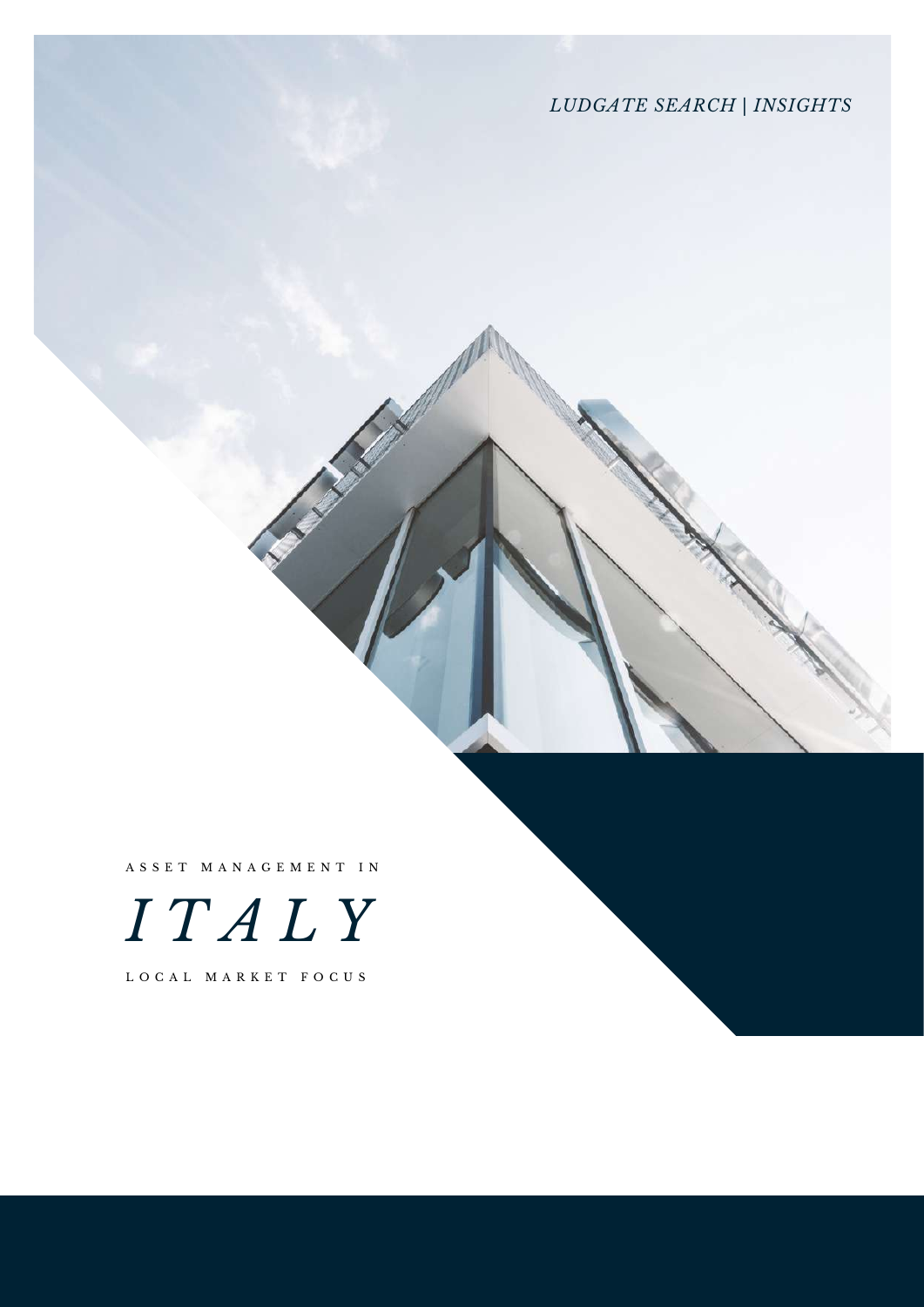# **MARKET OVERVIEW**



The Italian asset management industry is experiencing a long period of growth and is now one of the largest and most dynamic across Europe. And though investors fret over a populist government and towering public debt, its pool of private savings will keep them keen. In fact, one third of Italians' wealth is still parked in deposits and cash, representing an untapped potential for the asset management industry, that in the future will need to move these resources within its boundaries.Furthermore, over half of the assets under management are owned by 10% of Italians which makes the wealthier end of the business especially appealing.

Funds are becoming more and more popular across investors thanks to the diversification that they allow and to the professional competence of financial operators. Multi-asset products have overtaken traditional equity and bond funds, with the rise in the most recent years of balanced and flexible funds. Now, asset managers tend to provide solutions with a goalbased approach rather than merely offer investment instruments.

The four main characteristics of the Italian fund distribution are: the relevance of banks as the predominant channel; the concentration of the market; the substantial integration between Italian asset managers and distributors and the moderately high level of openness of the distribution architecture.

The current distribution model is dominated by banks, who are leaders in both fund and life insurance distribution. The relationship between the asset manager and the distributor is mainly captive, but changes are inevitable, triggered by regulation and tech innovations. Costs for compliance as well as competition have been on the increase, and, we anticipate the consolidation wave to remain profitable over the medium-term.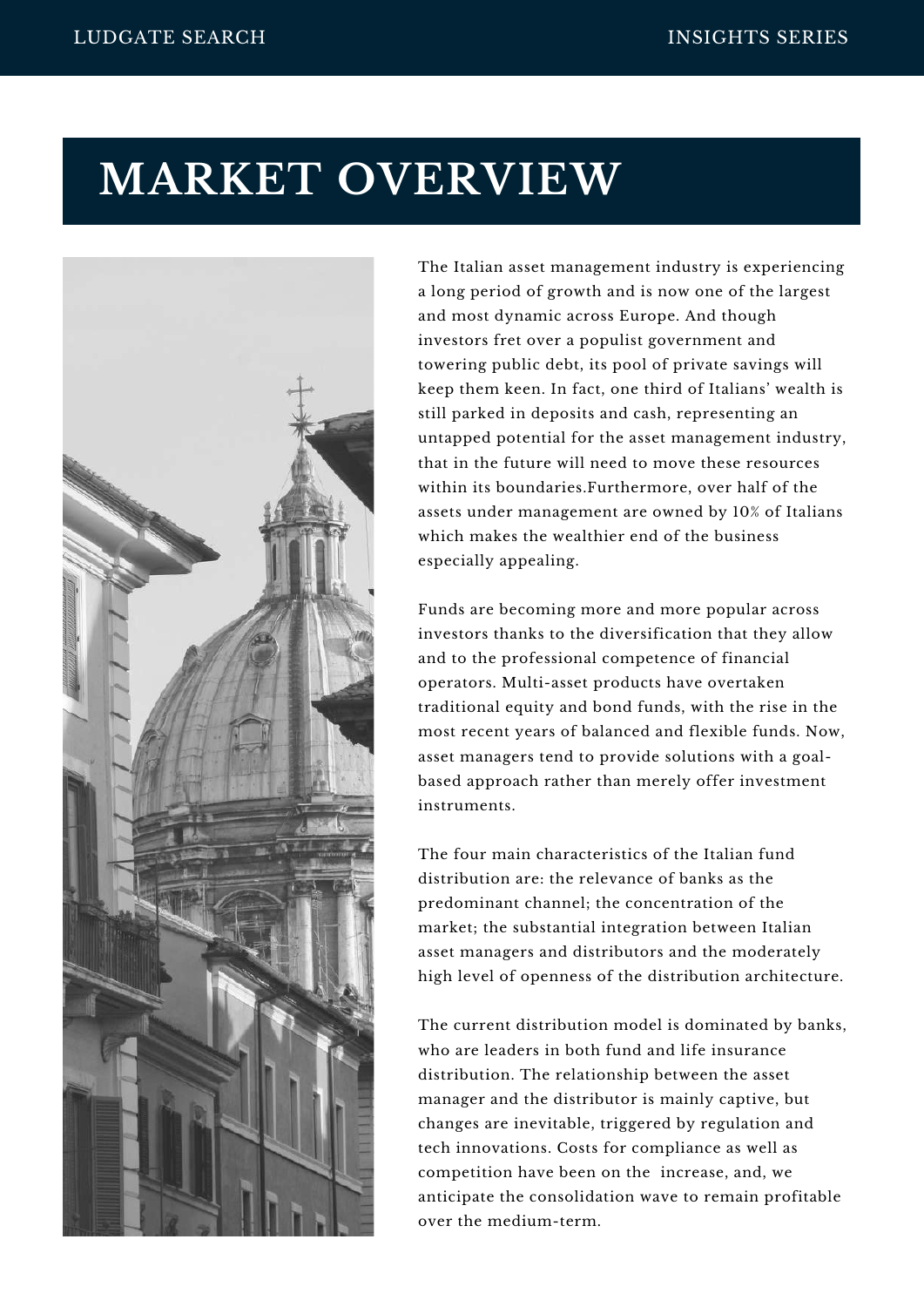

# **FEES**

One of the key drivers of a fund's net performance is the cost that investors must bear to have the fund in their portfolio. Cost transparency, following the implementation of MIFID II is highlighting the issue concerning the amount and the nature of fees, in particular because previous practice involved around two thirds of the fees paid by the investor are used to remunerate the distribution network. Italian funds are generally more expensive than European funds. A recent research by Morningstar pointed out that, unlike the European average, Italian funds have seen their expense ratio grow in the last four years.

# **ETFS**

With the exception of very few traded funds actively managed, the vast majority of ETFs are managed passively, with a strategy aimed at following the considered benchmark with ideally zero tracking error. ETFs should be widespread among investors by virtue of their flexibility and liquidity. However, the growth registered in the past years is almost entirely due to their relevance among institutional investors rather than among retail savers. In fact, in Italy, the direct investment in ETFs is mostly made by the niche of financially educated investors accustomed to the usage of online platforms which offer these passive instruments.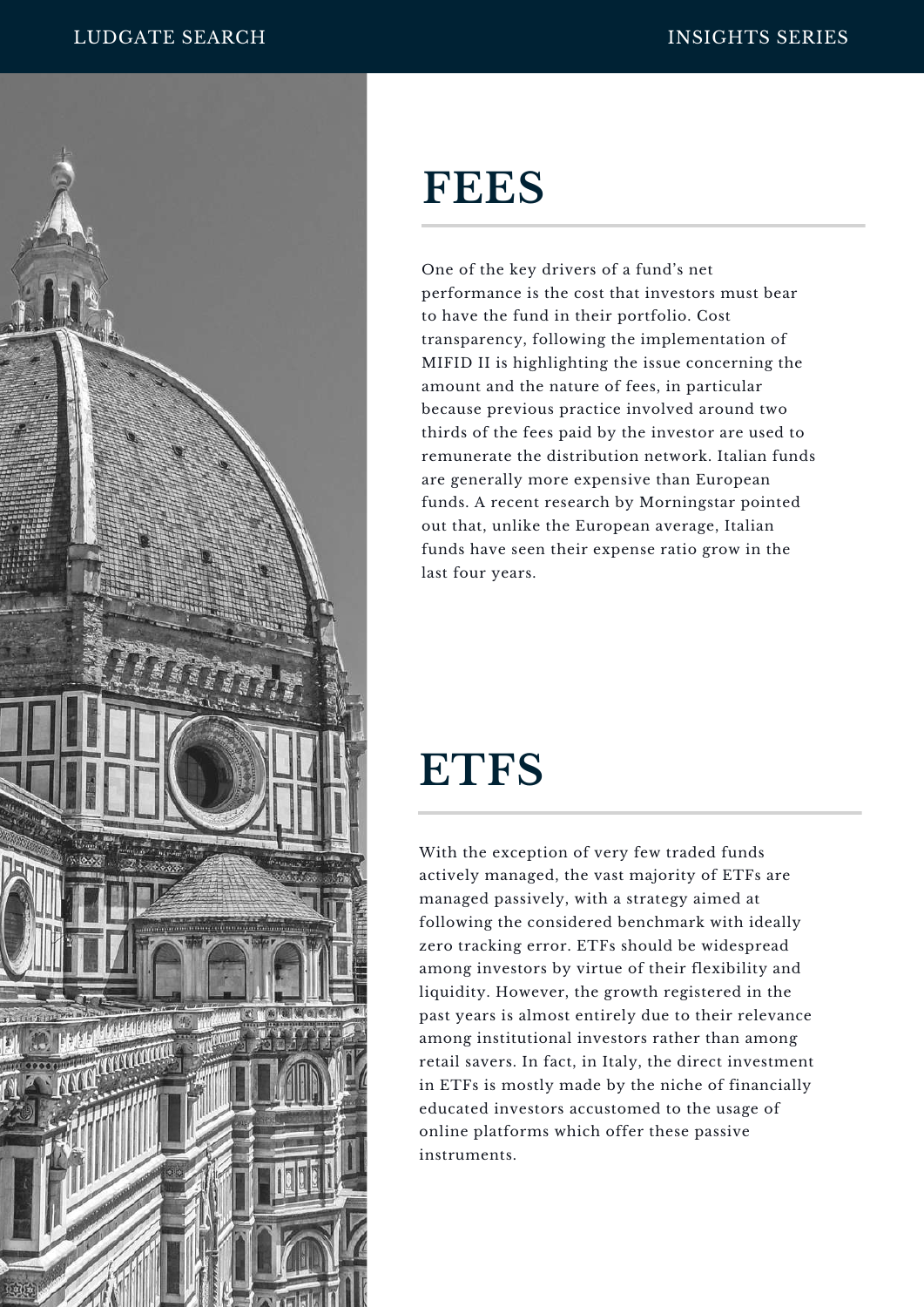# **ALTERNATIVES**

On average, this handful of investment instruments has grown in importance in the last years, due to several reasons. First, starting from the crisis of 2007-2008 and the crisis of Italian sovereign debt, investors have increasingly searched for alternative investment opportunities looking for positive yields. Indeed, these instruments offer a good opportunity for diversification purposes as they allow strategies not-linked with the market.

Second, the asset management industry needed to innovate and improve its products especially after the introduction of passive management funds that allowed reducing investment costs. Third, while in the past alternative investments were affordable only by institutional investors and high net worth individuals, today, thanks to the evolution of the distribution network, also retail clients can access these investment solutions. In 2016, Italy has seen a consolidation in the Private Equity and Venture Capital market, with the same number of investments completed in 2015 but with an increase in the total amount invested.

However, Private Equity and Venture Capital funds remain a limited phenomenon in Italy if compared to other European countries. Real estate funds accounts for around 46 of the €48 billion managed within closed-end funds. Roughly, €6 billion are dedicated to retail investors. They represent a minority stake in this market, which is much more suitable for behemoth institutional investors with a higher investment capacity. Nowadays, in Italy, open-ended hedge funds represent a share of 1.3% of all the asset management industry.

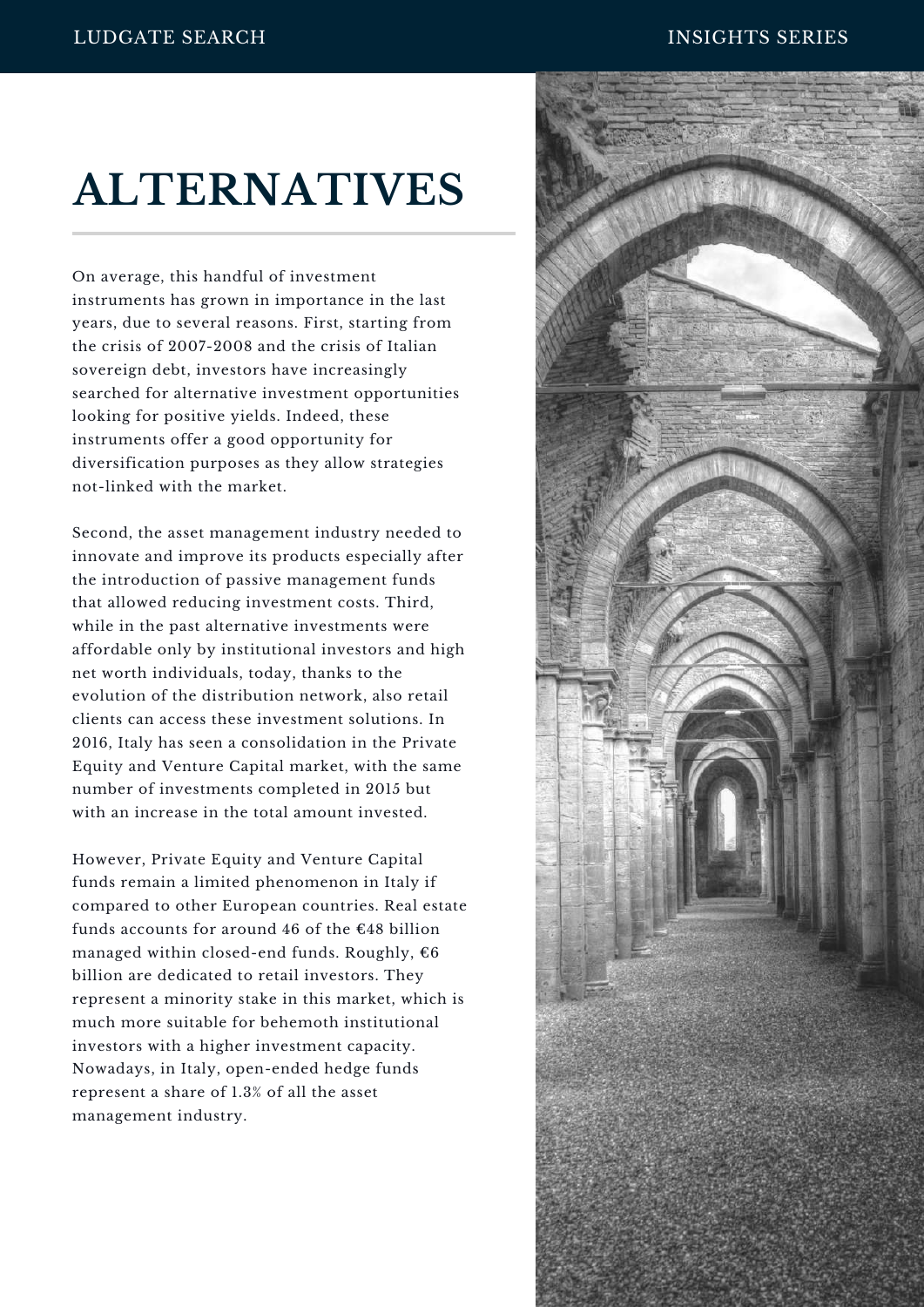## **FUTURE TRENDS** *Looking Ahead*

Retail mandates are expected to grow as the general trend in favor of multi-assets products suggests. In fact, customers are less focused on the single products and require services tailored to their investment needs. Being retail mandates customized solutions by definition; it is likely that they will experience a positive trend over the next few years.

Achieving scale efficiency and critical mass seems to be one of the biggest concerns for Italian asset managers. Indeed, the battlefield is dominated by a few big fighters, who share part of the arena with about 60 smaller players, both national and foreign.

More than half of the AuM in the Italian industry is in the hands of three groups, namely (i) Generali, which achieved an undisputed position as market leader in insurance products through insidegroup institutional mandates, (ii) Intesa Sanpaolo, which includes the biggest Italian fund manager, Eurizon Capital,and the private banker Fideuram, and (iii) UniCredit Asset managers in Italy will continue facing obstacles like the increasing competitive pressure and low economies of scale for operating and distribution costs while low rates and compliance costs will in general reduce returns.

Socially Responsible Investments (SRIs) are becoming popular as a way to achieve both financial return and to act, preserving people and the environment. SRIs predominantly aim to maximize profits, albeit avoiding companies and markets not considered socially responsible. As a demonstration of their profitability, research by Candriam and ETicaNews has shown that through SRIs it was possible to achieve higher returns than through traditional investments in the last five years.

Future expectations for SRIs are very high; sustainable and responsible investing offer the opportunity to combine typical financial evaluation with more in depth analysis about companies' governance and activities which results in more accurate evaluations, with pleasing financial consequences.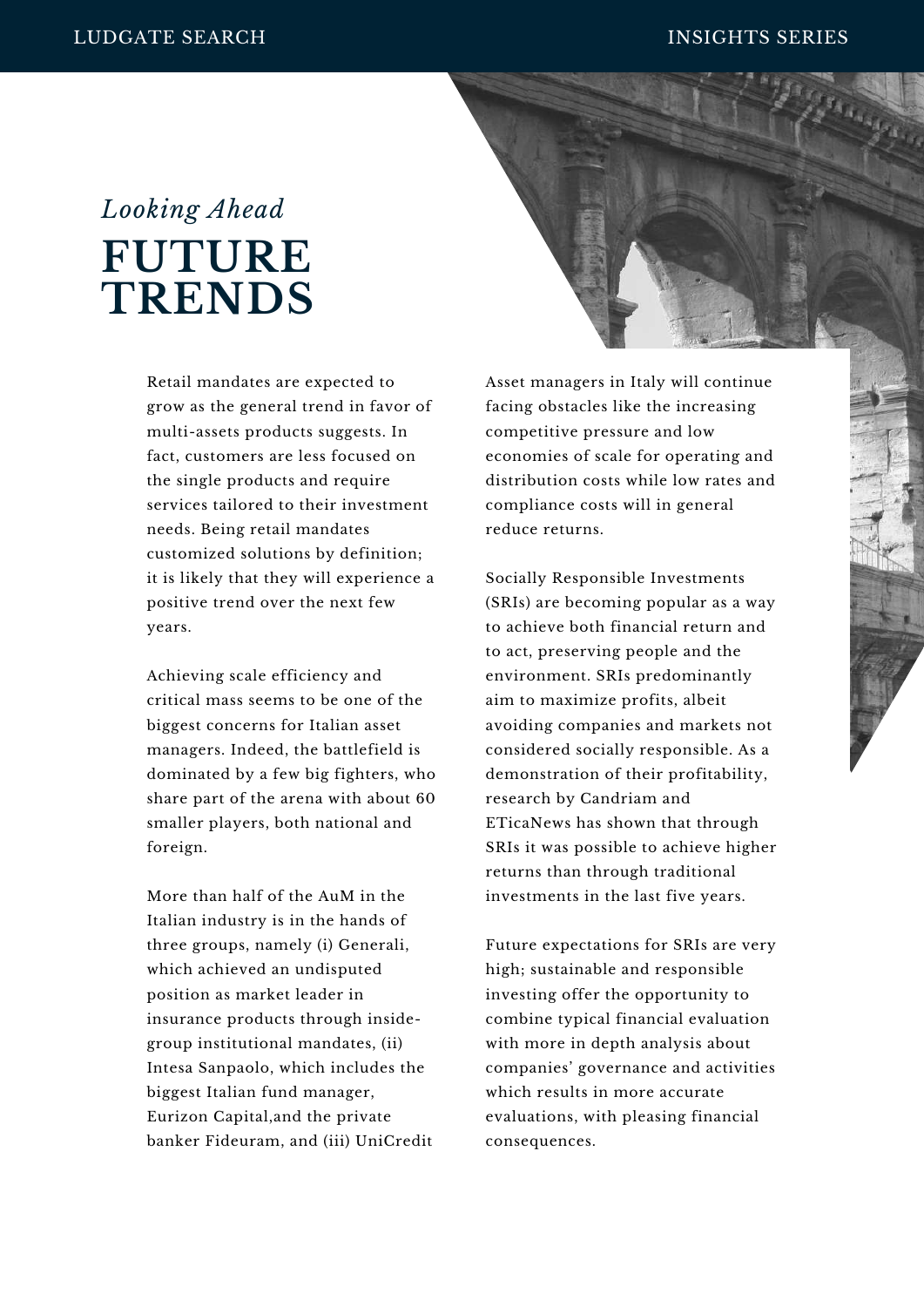### **EXECUTIVE SEARCH & SELECTION**

Over the past year we have observed a considerable increase in Senior Distribution searches among the well establish players, and new entrants respectively. Whilst numerous asset managers have appointed Heads of Country and Sales Directors based in Milan for their Italian push, we have also noted several Head of Italian Distribution appointments based in London.

For example, RWC Partners has appointed Giampaolo Serra as Head of Italian Distribution in a move to step up the firm's sales efforts in Southern Europe. Gianpaolo is currently based in London. Vanguard has appointed Simone Rosti as Head of Italy, a newly created position. Rosti is based at Vanguard's European HQ in London, where he is leading Vanguard's efforts to develop its offering for the Italian market.

Most of the asset managers with a presence in Italy have focused on growing their AUM, and we have seen increased demand for Sales Directors based in Milan. Columbia Threadneedle Investments, Fidelity and Aberdeen Standard Investments have recently hired at this level. Considering that 85% of funds in Italy are in the hands of retail investors, sales professionals with track records within wholesale and retail channels have been the most sought after.

Firms are increasingly looking at attracting technical sales talent as a priority; prefering to hire less experienced stars on the rise with strong technical capacity over seasoned sales professionals. We can only assume this trend is set to continue in the coming years.

### **MARKET MOVES**

- Lazard Fund Managers appointed Laura Nateri as Country Head last year. Nateri, based in Milan, is responsible for the firm's business development across the Italian market.
- Private global investment firm Payden & Rygel opened an office in Milan last year, and appointed Nicolò Piotti as managing director, tasked with developing business relationships in Italy and across continental Europe.
- Allianz Global Investors appointed Anna Vigliotti as Head of Institutional Business development for Italy in December of last year, based in Milan.
- Aberdeen Standard Investments named Tommaso Tassi as Head of Italy Distribution in January. Based in Milan and reporting to the Head of Sales for Southern Europe, he is responsible for business development in Italy.
- French asset manager Carmignac has promoted Giorgio Ventura to the role of Global Head of Sales in April. He is also a member of the strategic development committee of Carmignac.
- Aviva Investors has appointed Paolo Sarno its Head of Wholesale, Southern Europe in May, with a primary focus on Italy. Based in Milan, he is supported by the Southern Europe client servicing team.
- Neuberger Berman appointed Alberto Salato to the newly created Head of Southern Europe role in September. Based in Milan, Alberto oversees client coverage across Iberia and Italy, reporting to Dik van Lomwel, Head of EMEA and LatAm.Development